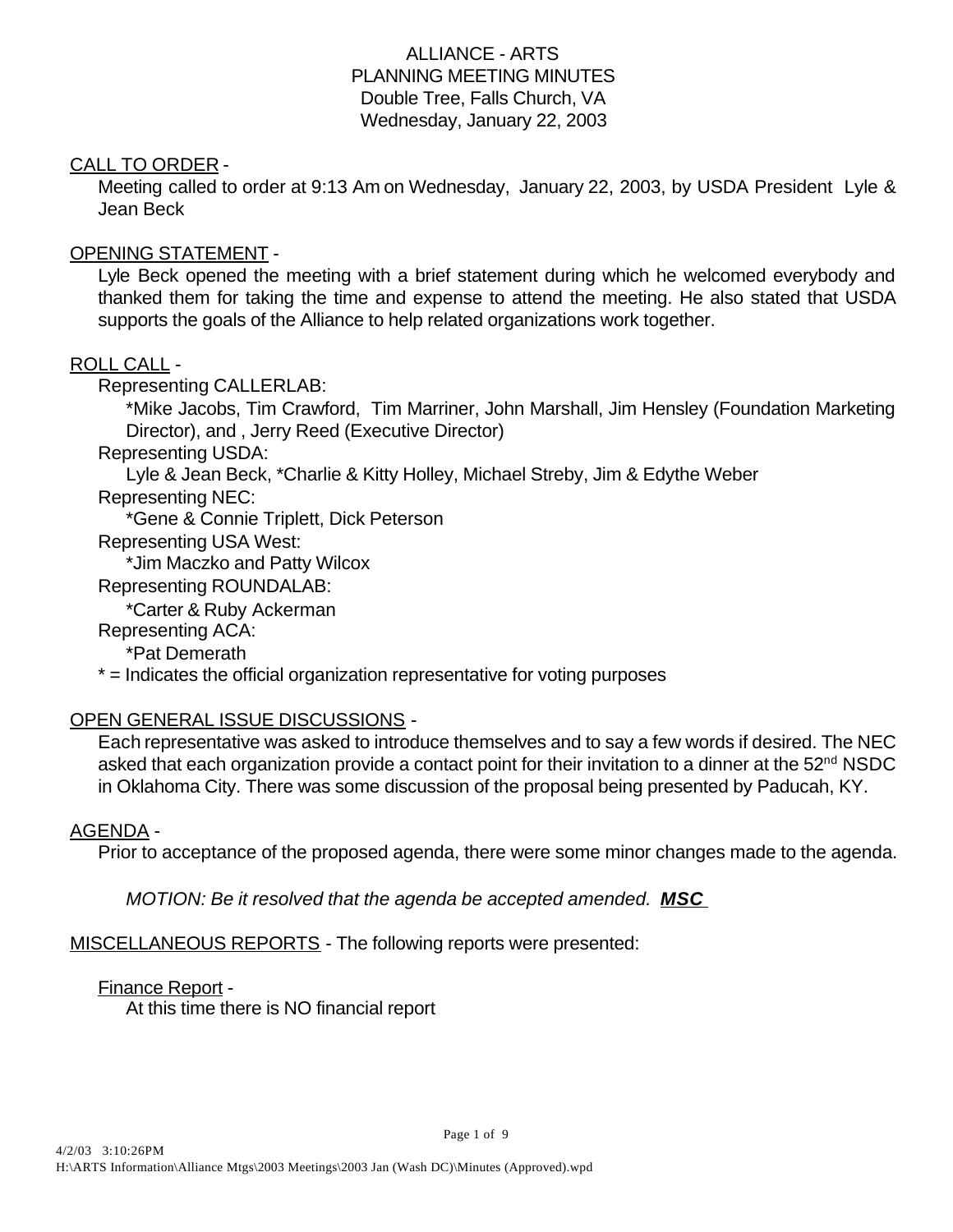Reports from past meetings: Fall 2002 ARTS Planning Meeting (Cocoa Beach, FL) Copies of the minutes of the meeting are available

## OLD BUSINESS -

Establish an Alliance of National Square, Round and Traditional Organizations: During the last meeting each organization agreed to present a MOTION to their respective organization that an Alliance (ARTS) be formed. The action is to be completed no later than May 1, 2003. The following is the MOTION:

*Be It Resolved That an Alliance of The United Square Dancers of America (USDA), National Executive Committee of the National Square Dance Convention (NEC), USA West Policy Board, ROUNDALAB, CALLERLAB, and the American Callers Association (ACA) be hereby created/established. (A) Each organization will have a balanced and representative voice; (B) Each organization will have one vote; (C) The Alliance will set up funding and how funds are used; (D) The Alliance will elect a chairman; (E) The Alliance will set up a procedure to rotate the Chairman position; (F) The Alliance will set up a regular schedule of meetings; and (G) The Alliance will decide on the applications for membership of other organizations. (MSC)*

The ACA representative will present this MOTION to the ACA for review, discussion, and vote.

As of this meeting the following is the result of that action:

| <b>CALLERLAB:</b> | Approved the MOTION                                                       |
|-------------------|---------------------------------------------------------------------------|
| USDA:             | Approved the MOTION                                                       |
| NEC:              | Discussing and will Vote later (will meet in April 2003)                  |
| <b>USA West:</b>  | Discussing and will Vote later (will meet in April 2003)                  |
|                   | ROUNDALAB: The Executive Committee supports the MOTION. The Board will be |
|                   | discussing and will Vote later                                            |
| ACA:              | Reported that the idea is a good idea and will be presented to the ACA    |
|                   | Board for vote                                                            |

Develop Cooperative Programs -

Several items were discussed, including: (a) Grants and the distribution of funds; (b) Fund Raising; and (c) Corporate Sponsors. There was some discussion of this item. Discussion of this issue resulted in the following motion:

*MOTION: Be It Resolved That: An Ad-Hoc Finance Committee be created to investigate and report on items such as: (1) Financial Requirements of the ARTS organizations, (2) Financial Requirements of ARTS Marketing Program, (3) Grants and distribution of funds, (4) General Fund Raising, (5) Corporate Sponsors, (6) Financial tools [including a 501 (c) (3) corporation] which will help with the items listed, and (7) other related issues, as determined by the Ad-Hoc Committee. MSC*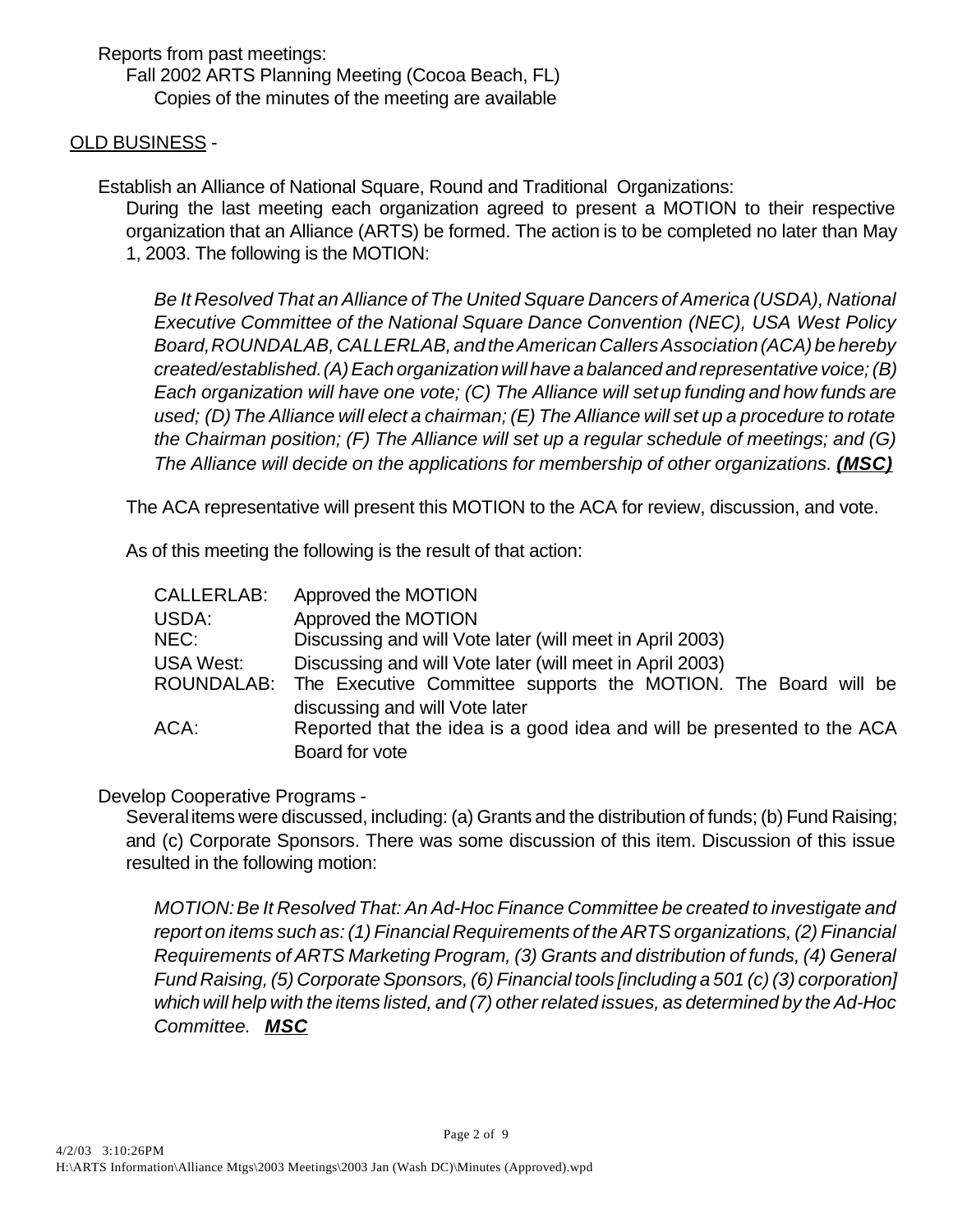(NOTE: Jim Maczko (USA West) was appointed as chairman; other committee members include: Tim Marriner (CALLERLAB) and Gene Triplett (NEC). Jim Hensley will serve in an advisory role)

Programs Most Support -

(1) Youth Program expansion -

USDA and CALLERLAB have Youth Committees and the NEC and USA West support Youth dancing. USDA requested each organization with youth committee or programs to provide contact information to USDA. The Alliance would benefit greatly from the exchange of information among these groups. USDA has agreed to take the lead on this item. USDA has produced a video featuring teaching Youth. The video may be reproduced and distributed with no restrictions. There was a suggestion that USDA investigate the "Teen Competition" style dancing held each year in the North Western area of the USA.

(2) Handicapable Program Expansion -

USDA and CALLERLAB both have a Handicapable Committee established to provide information about Handicapable dancing. USDA has agreed to take the lead on this issue to help increase communication and coordination of the efforts of the Alliance. USDA provided a report from the USDA Handicapable Committee. USDA has a program to assist groups to attend conventions.

(3) Education Program expansion -

It has been agreed that the Alliance would benefit greatly from the exchange of information among the groups. The USDA provided a large package of material, booklets, pamphlets which have been produced by USDA. The material is available at the national conventions and on the USDA web site. There are no copyrights and no cost for this material.

(4) Scholarship Program expansion -

CALLERLAB provided information about the scholarships administered by CALLERLAB and the Foundation. CALLERLAB requested that the other organizations provide information about the scholarships they administer. It was agreed that exchange of this information is important.

(5) National Folk Dance -

USDA reported that a resolution to name square dancing as the National Folk dance will be submitted by Congressman Whitfield from Kentucky. The USDA will be meeting with congressional representatives to discuss and try to gain support for this resolution. USDA requested that alliance reps collect and submit petitions to congress to gain support. There was agreement that USDA will retain the lead for this item.

## Potential Joint Programs -

This item included the following: (a) Home Schooling and (b) Get the Public Schools involved in teaching square dancing. USDA has agreed to take the lead for this item. USDA requested that each organization provide contact information for committees or groups within their organization involved with youth activities and issues.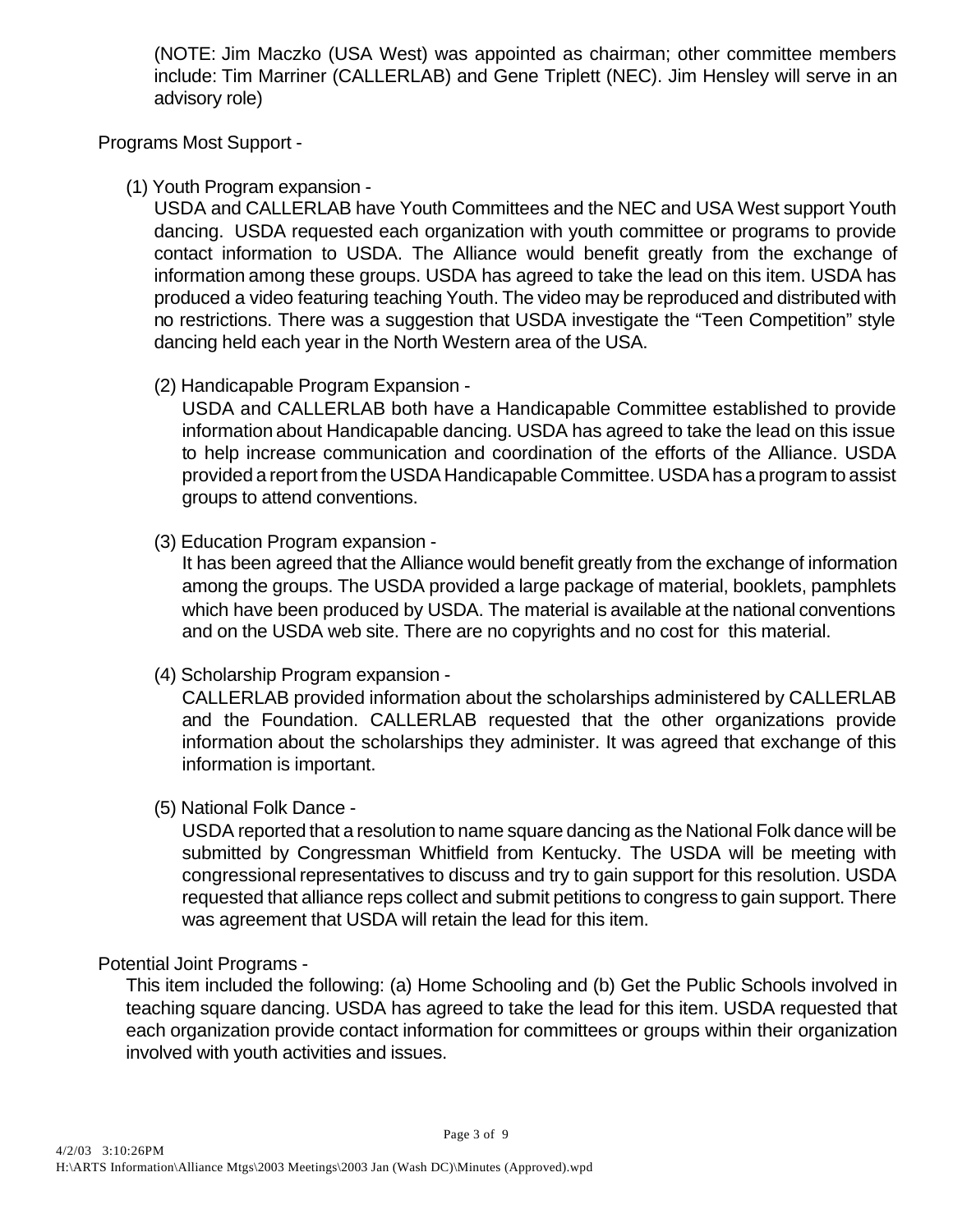Acronym For the Alliance -

The organizations agreed to submit the acronym "ARTS" (Alliance of Round, Traditional, and Square dance) to their respective organization for approval.

As of this meeting the following is the result of that action:

| Approved the Acronym "ARTS"                                                   |
|-------------------------------------------------------------------------------|
| Discussing and will Vote later                                                |
| Discussing and will Vote later (will meet in April 2003)                      |
| Discussing and will Vote later (will meet in April 2003)                      |
| ROUNDALAB: The Executive Committee has approved the MOTION. The Board will be |
| discussing and will Vote later                                                |
| Motion will be presented to the ACA Board for vote                            |
|                                                                               |

Square Dance Museums/Hall Of Fame -

Tom Erwin and Carol Gault from Paducah, KY provided additional information about the possibility of establishing a "Hall Of Fame" or "Square Dance Museum" in Paducah. It was agreed that the alliance is not yet ready to commit to either of these proposals. The possibility of establishing a discussion group which would consider these proposals was discussed. There was considerable discussion of the proposals, however, it was agreed that additional discussions will be tabled until a later meeting.

Number of "Square Dancers" -

There was some discussion of what the number of "square dancers" is. Discussion included several ideas about what the definition of a "square dancer" is for the purpose of determining the number of dancers. One definition would include all those dancers who no longer dance on a regular basis and those dancers who have participated in any form of square dancing. It was agreed that since there is no way to establish the number of dancers there would not be reference to a specific number of dancers.

## Mission Statement -

There was considerable discussion of this issue including questions about when it would appropriate to create a Mission Statement and what that document should say. Discussion of this issue resulted in the following motion:

*MOTION: Be It Resolved That: The ARTS Mission Statement (See Below and Attachment 1) be approved as Draft 1 of the ARTS Mission Statement. Additional changes may be made after May1, 2003. MSC*

MISSION STATEMENT - The **ARTS** mission is to encourage, promote, and support healthy lifestyles through dance programs and events that provide fun and effective exercise for both mind and body, all within a unique process of social interaction; and, to encourage and assist a coalition of allied dance groups in implementing an achievable marketing program, along with the leadership and resources necessary to generate the re-awakening, acceptance, and continued growth of contemporary Square, Round, and Traditional Folk Dance.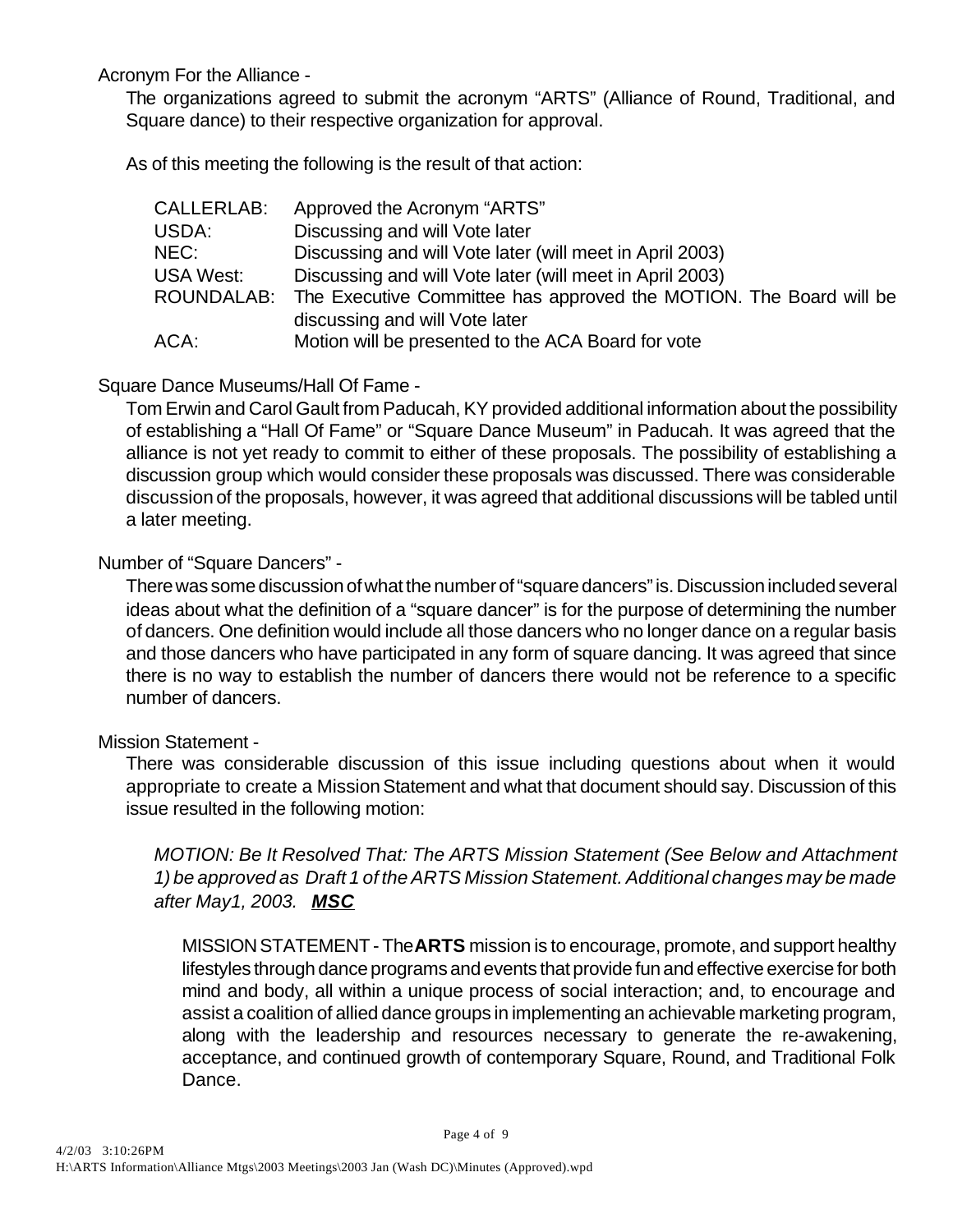Development Initiatives -

There was discussion of a proposed list of action items which have been identified as "Development Initiatives" which are intended to identify actions to be taken by the Alliance. Discussion of this issue resulted in the following motion:

*MOTION: Be It Resolved That: The list of "Development Initiatives" (See Attachment 2) be approved. MSC*

Publications Used By All Organizations -

This item includes the publications/newsletters published by the Alliance organizations. These include (1) USDA NEWS, (2) ACA newsletter, (3) Press Releases from all organizations, (4) USDA Publications, (5) CALLERLAB Newsletter (DIRECTION), (6) Possible Periodic Publications From the Foundation (7) National Squares From The NEC (8) "Promo Pacs" previously published by Legacy, and (9) ROUNDALAB Journal. Each organization rep was asked to send contact information to ALL other organizations.

Previous discussion of this item included a proposal that jointly supported documents and information would include the logo of all of the organizations at this meeting. If, in the future the Alliance becomes a reality, the organization logos would be replaced with the Alliance logo.

The following MOTION was approved during the October 2002 meeting. Each organization has been requested to submit this motion for approval no later than May 1, 2003.

Previous Motion:*Be it resolved that: Those documents shall bear the logos of the respective organizations of the Alliance (ARTS). (MSC)*

As of this meeting the following is the result of that action:

| CALLERLAB:        | Approved the MOTION                    |
|-------------------|----------------------------------------|
| USDA:             | Discussing and will Vote later         |
| NEC:              | Approved the MOTION                    |
| <b>USA West:</b>  | Discussing and will Vote later         |
| <b>ROUNDALAB:</b> | Discussing and will Vote later         |
| ACA:              | Will be discussing and will Vote later |

Possible New Non-Profit Entity -

This item concerns the need and desirability of creation of a new IRS 501 (c) (3) corporation. The purpose would be to provide a tax exempt entity through which tax deductible donations could be made to help support the goals of the Alliance. There was agreement that this issue should be added to the tasking for the Ad-Hoc Finance Committee created earlier in this meeting.

## Alliance Information Web Site -

The web site name "arts.com" has been reserved for use by the Alliance. It was agreed that there should be no information on the site at this time.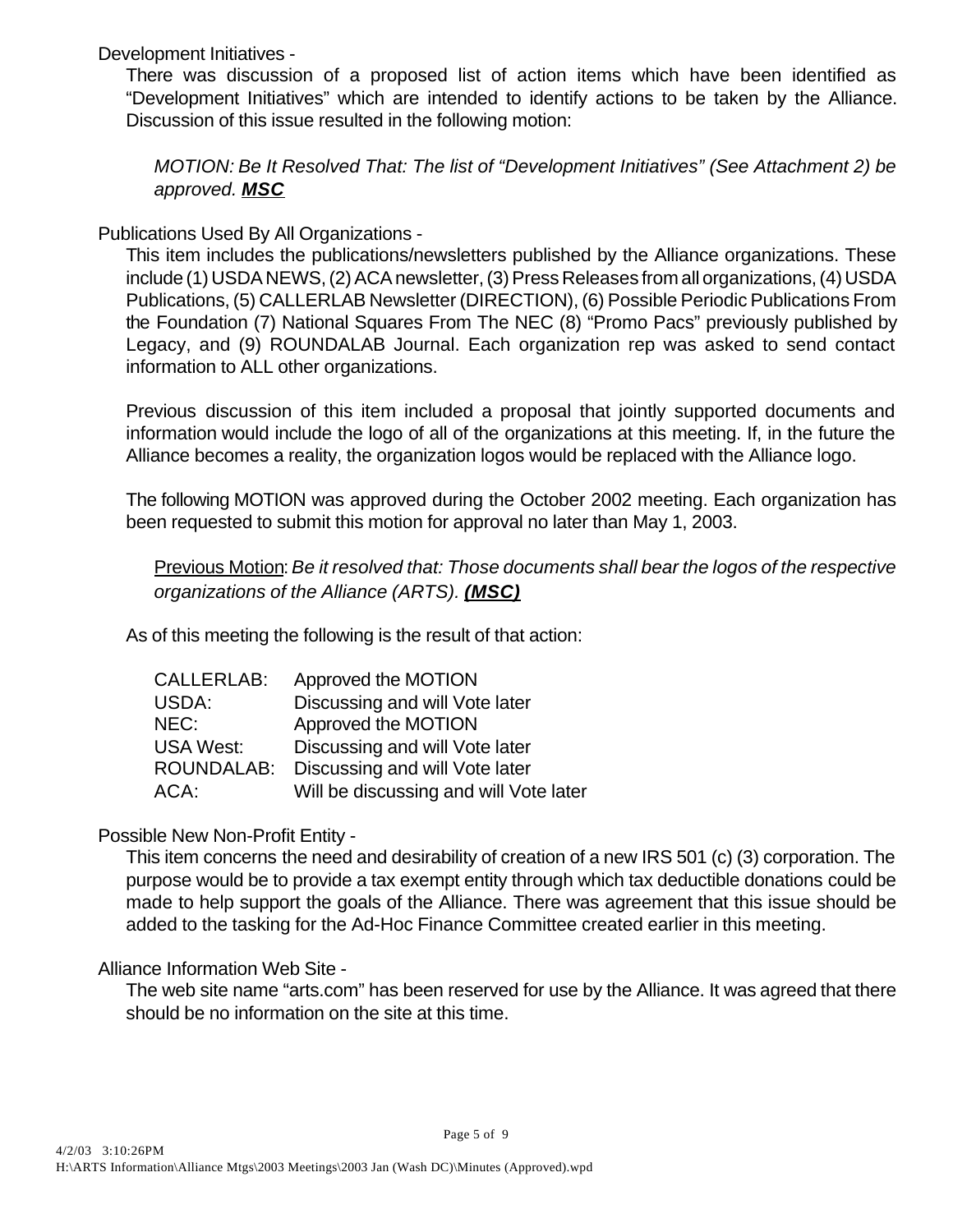Telephone Contact For Information -

This item concerns establishing a nationwide phone number to provide information about the activity. It was agreed that further discussions of this issue would be deferred until the next meeting in June 2003

Create Electronic Mailing List -

This item concerns creation of a communications network through use of the Internet and electronic mail. Among the issues to be determined to support this item are :(a) A list is needed to quickly distribute information through the dance activity; (b) The final goal will be to have at least one E-mail contact in each club; and (c) Need to determine who will maintain such a list. Discussion of this issue resulted in the following motion:

*MOTION: Be It Resolved That: An Ad-Hoc Committee be created to investigate creation of an electronic mailing list to include all major dance organizations and associations to determine the best method and then report to the group no later that the next meeting in June 2003. MSC*

(NOTE: Michael Streby (USDA) was appointed as chairman with committee member Jim Weber (USDA)

Goal of 50,000 New Dancers -

This item concerns a proposal that the Alliance set a goal of recruiting 50,000 new dancers. There was considerable discussion of this issue. Discussion of this issue resulted in the following motions:

*MOTION: Be It Resolved That: Further discussion of this issue be tabled until the next meeting in June 2003. MS and Not Carried*

*MOTION: Be It Resolved That: An Ad-Hoc Committee be created to investigate and report on a Marketing Plan (more detailed than the Phoenix Plan) to the group no later than the next meeting in June 2003. MSC*

(NOTE: Tim Crawford (CALLERLAB) was appointed as chairman with committee members: Michael Streby (USDA) and Pat Demerath (ACA); Jim Hensley (Foundation) will serve in an advisory role)

Donations Considered Part Total Income For A Dance -

This item concerns reports that some callers consider that donations at a dance made to the Foundation or other non-profit projects should be considered as part of the gross income for a dance. If these callers are working under an agreement that they will be paid based on a percentage of the gross income they indicate they should get a percentage of the donations. There was considerable discussion of this issue. A request was made that CALLERLAB publish information on this issue. CALLERLAB will be publishing guidance that donations made for other than dance admission are separate from the total "door". ACA indicated that this is the policy of ACA as well. USDA reported on a proposal to publish a request that affiliates raise dance fees to be collected as donations to support the Alliance.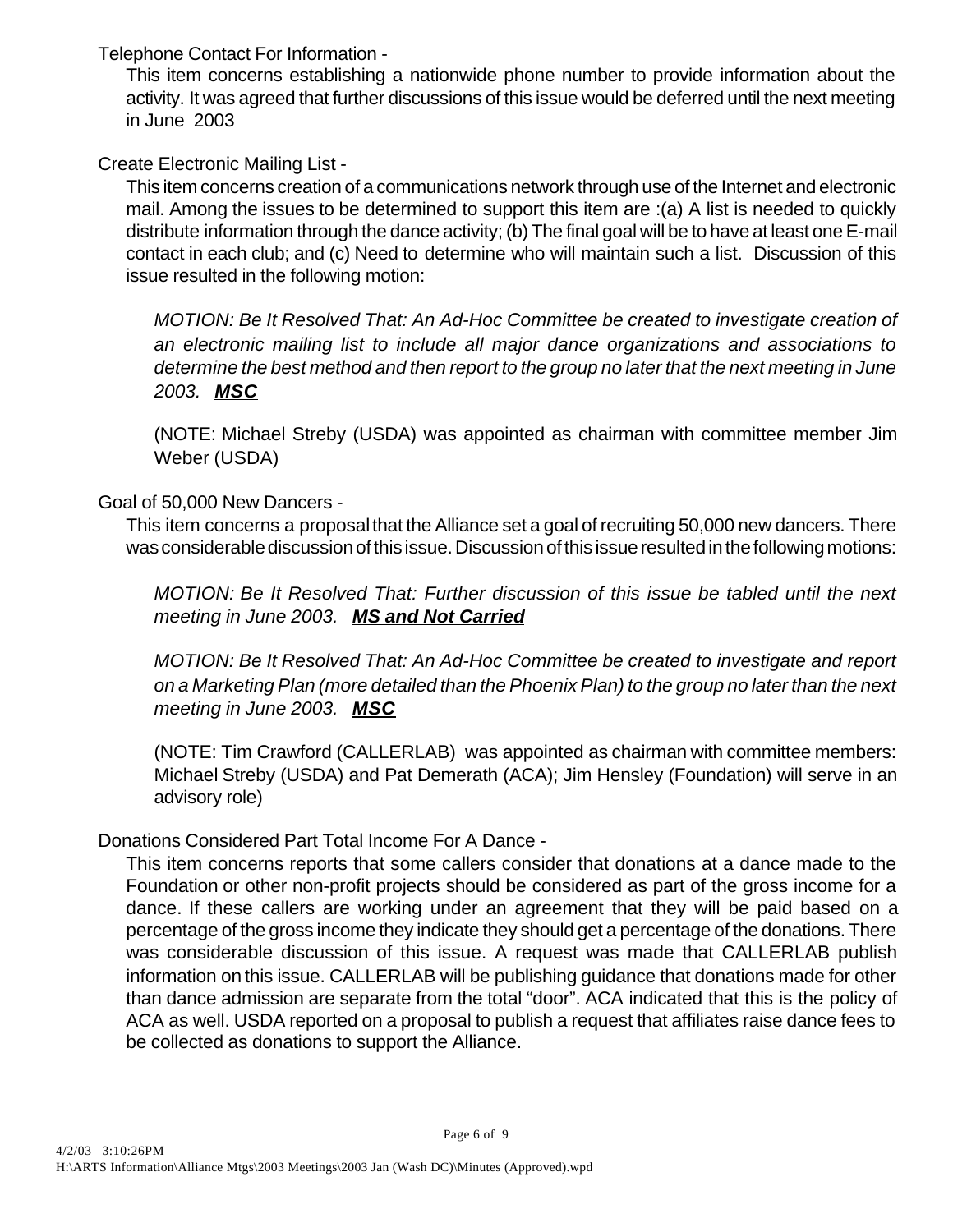#### NEW BUSINESS -

Contact With Traditional Dance Community -

this issue concerns contact with other organizations which would be able to represent the Traditional dance community. There was some discussion of this issue. There was agreement to table further discussion until the next meeting.

Other Organizations Joining the Alliance -

This item resulted from a request from the 42<sup>nd</sup> NSDC to join the Alliance. There has been some discussion of this request, but no decision has been made. Discussion of this request led to a discussion of the larger issue of establishing criteria and guidelines for organizations requesting or invited to join the Alliance. Discussion of this issue resulted in the following motion:

*MOTION: Be It Resolved That: An Ad-Hoc Committee be created to investigate and report on the criteria and guidelines concerning organizations which may request or be invited to join the Alliance. Some suggested criteria include: (1) Elected Officers, (2) Bylaws, (3) Articles of Incorporation, (4) History of interest and involvement in dancing, (5) Resources, (6) Liability, (7) Longevity, (8) reasonable activity, and others as may be determined by the Ad-Hoc Committee. The committee should plan to report at the next meeting in June 2003. MSC*

NOTE: Tim Crawford (CALLERLAB) was appointed as chairman with committee members: Mike Jacobs (CALLERLAB) and Carter Ackerman (ROUNDALAB)

Logo For The Alliance -

This issue concerns the logo for the Alliance. There was some discussion of this issue. There was agreement to table further discussion until the next meeting.

Next Meeting -

The next meeting will be hosted by the NEC at 9:00 Am Sunday, June 29, 2003 immediately following the National Square Dance Convention in Oklahoma City. Location and times will be determined and published by the NEC at a later time.

## ADJOURNMENT

The meeting was adjourned at 4:55 PM on Wednesday, 22 January, 2003.

Submitted by

Jerry L. Reed Executive Director CALLERLAB Transcribed from tape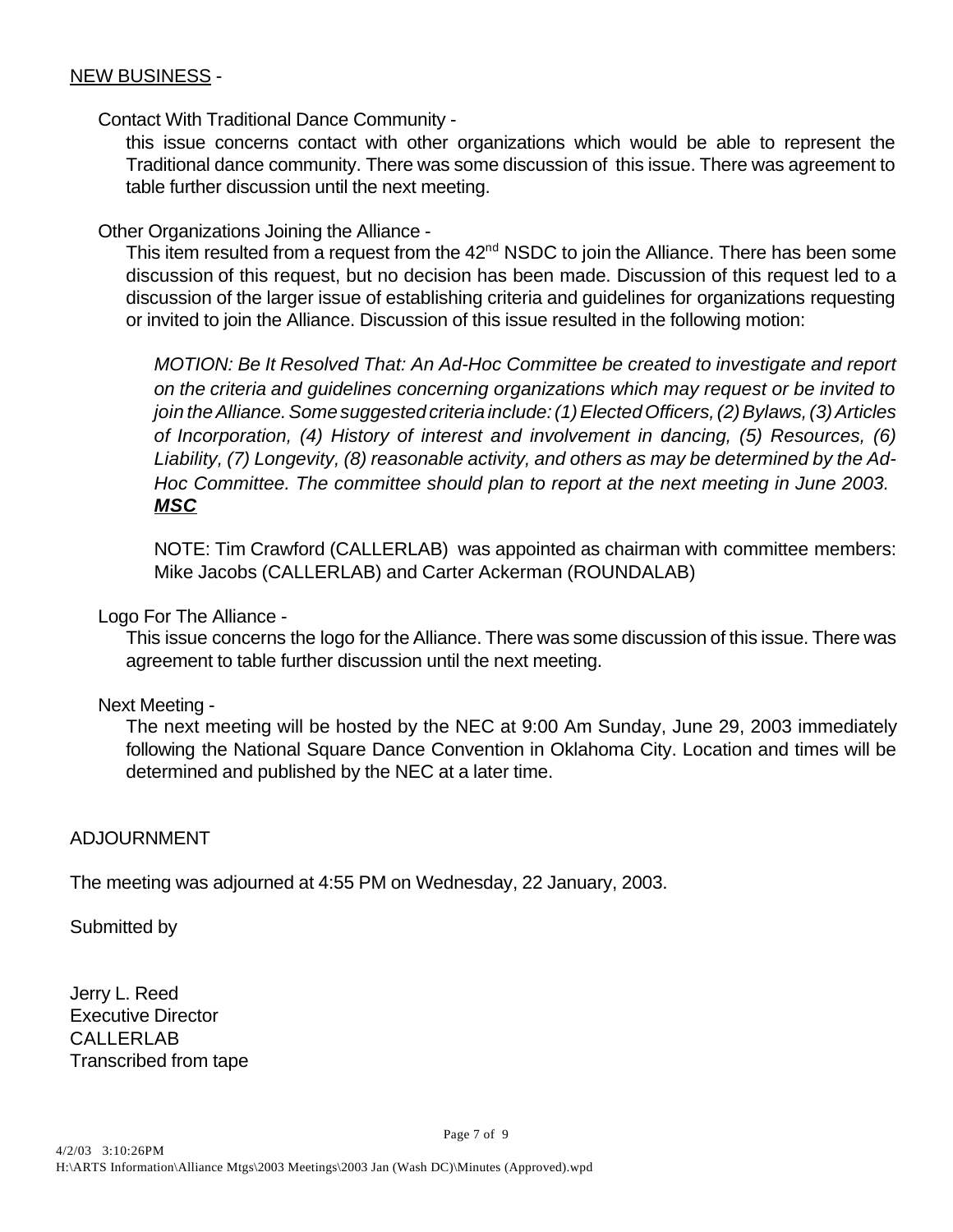# The ARTS (Alliance of Round, Traditional, and Square Dance)

# MISSION STATEMENT (Approved – January 22, 2003)

The **ARTS** mission is to encourage, promote, and support healthy lifestyles through dance programs and events that provide fun and effective exercise for both mind and body, all within a unique process of social interaction; and, to encourage and assist a coalition of allied dance groups in implementing an achievable marketing program, along with the leadership and resources necessary to generate the re-awakening, acceptance, and continued growth of contemporary Square, Round, and Traditional Folk Dance.